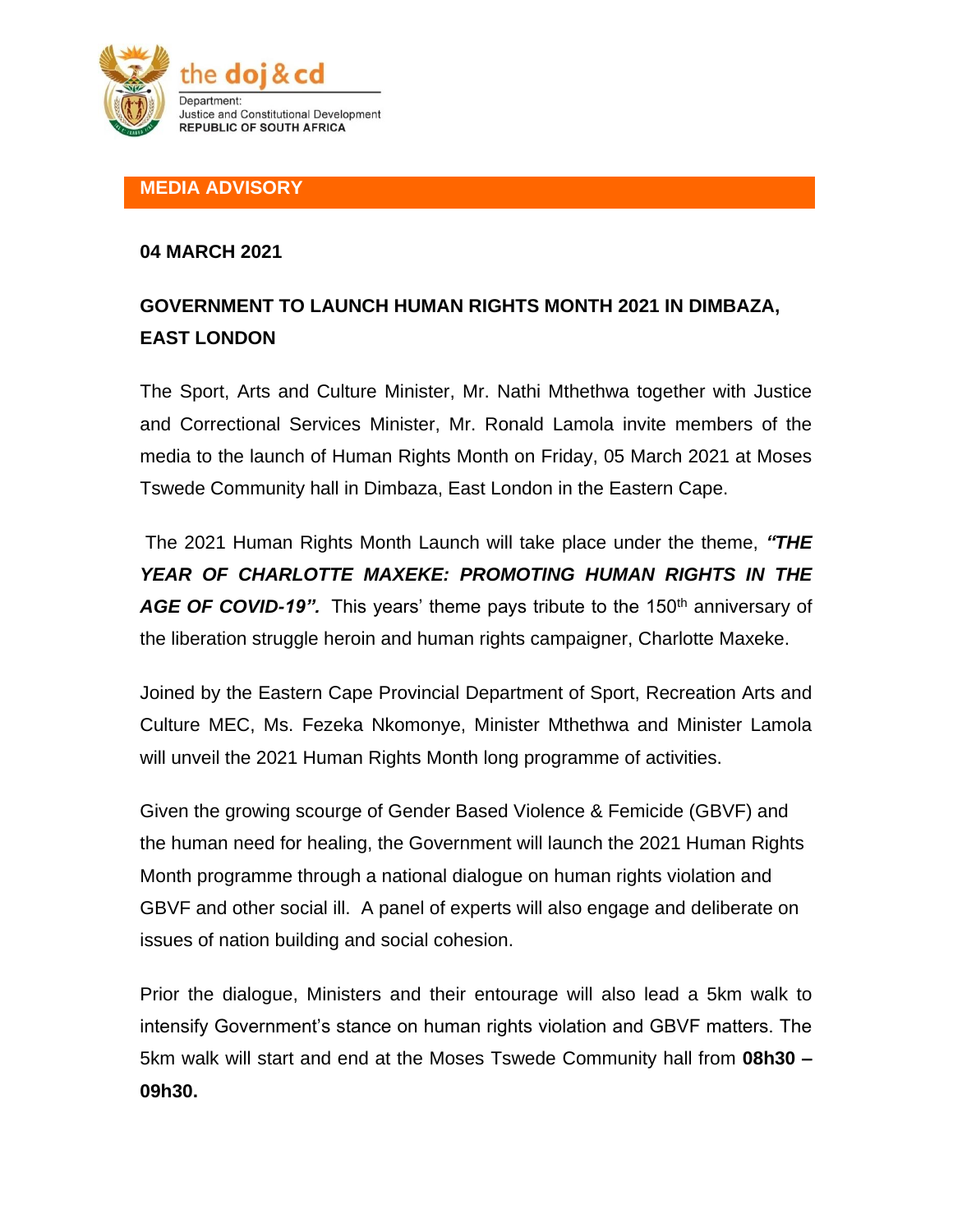**NB: - In adherence to COVID regulations, the media is encouraged to RSVP prior to attending.** 

**Launch event & the Dialogue will unfold as follows:** 

**Date: 05 March 2021 Time: 10h00-12h00 Venue: Moses Tswede Community Hall in Dimbaza, East London in the Eastern Cape Province.**

The event will also be streamed live from DSAC social media platforms as follows:

Facebook: @SportArtsCultureRSA Youtube: @SportArtsCultureRSA Instagram: @SportArtsCultureRSA Twitter: @SportArtsCulture

## **END**

**RSVPs & Media enquiries:** Mthuthuzeli Nqumba at 066 302 5397; [Mthuthuzelin@dsac.gov.za](mailto:Mthuthuzelin@dsac.gov.za) and Ms Susan Mphuthi on 083 672 5805 or [Smphuthi@justice.gov.za.](mailto:Smphuthi@justice.gov.za)

**Other enquiries please kindly contact:** Ms. Zimasa Velaphi (Head of Communications and Marketing), Cell: 072 172 8925 / Email: [Zimasav@dsac.gov.za](mailto:Zimasav@dsac.gov.za) or Mr Steve Mahlangu (Spokesperson for Department of